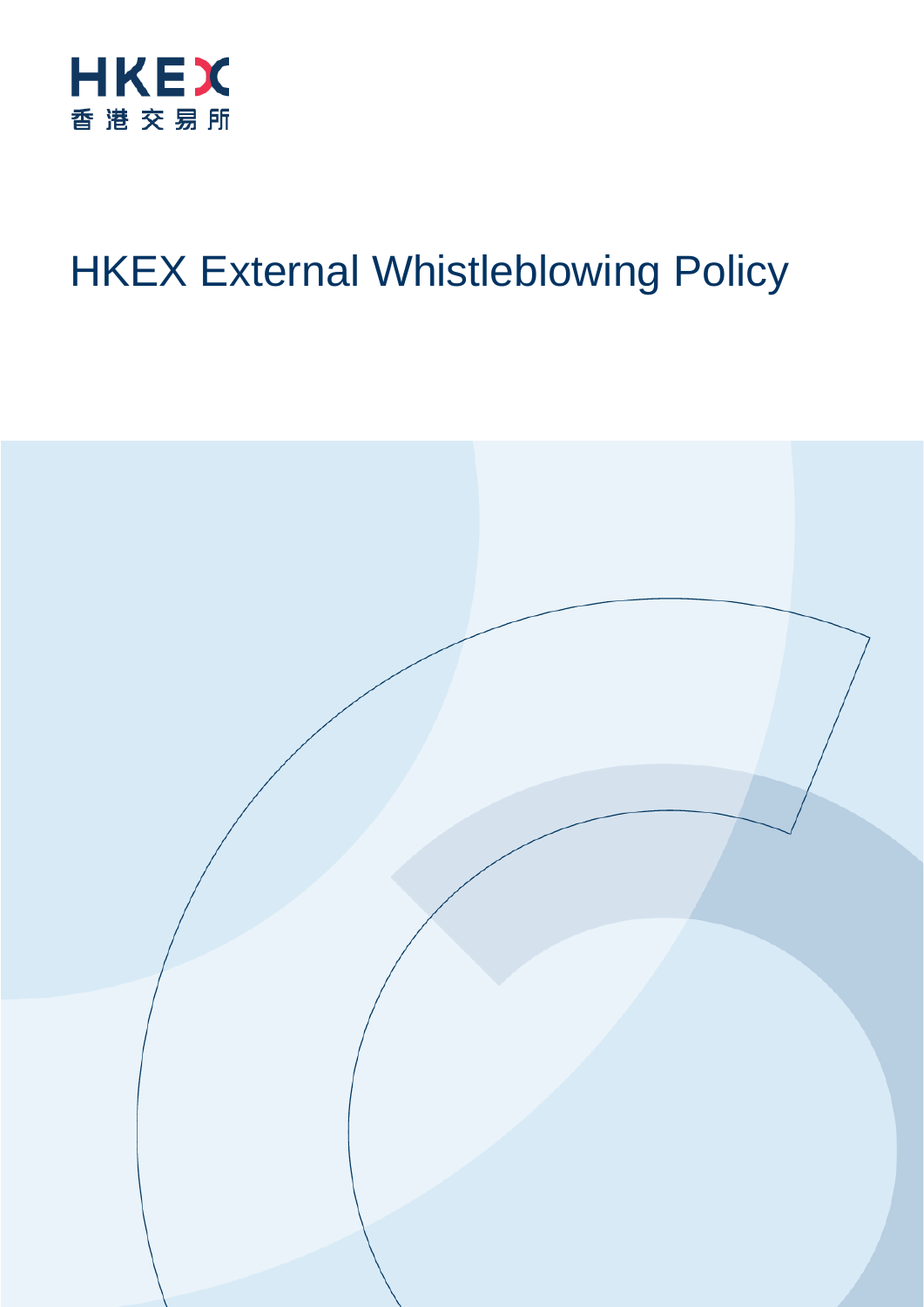## **Contents**

| 1              | Statement of Intent      | 3  |
|----------------|--------------------------|----|
| 2              | Scope                    | 3  |
| 3              | <b>Definitions</b>       | 3  |
| 4              | <b>Policy Statements</b> | 3  |
| 5              | Guidelines               | 6  |
| 6              | Roles & Responsibilities | 8  |
| $\overline{7}$ | Monitoring and Review    | 10 |
| 8              | Approvals                | 11 |
| 9              | <b>Version Control</b>   | 11 |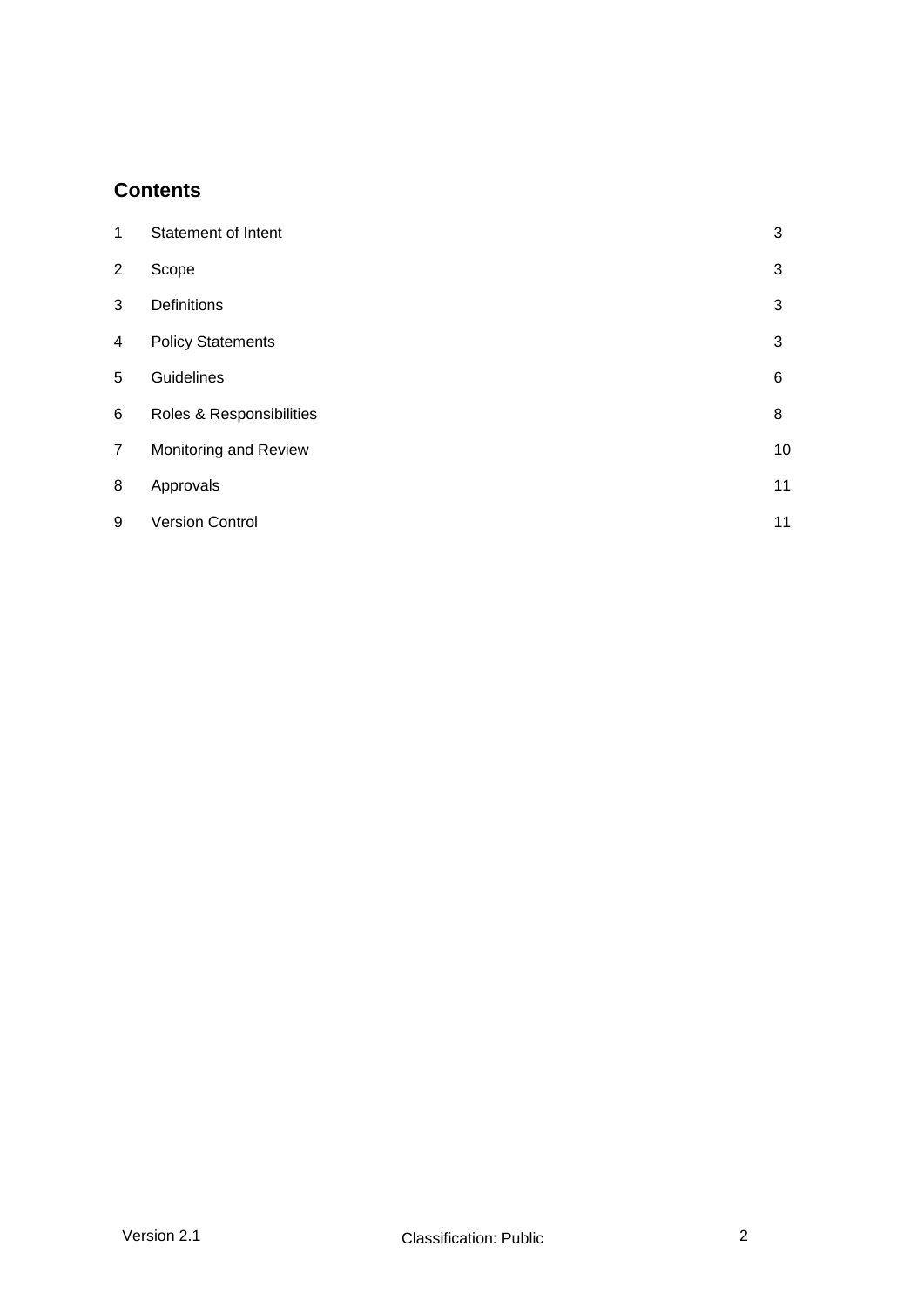# <span id="page-2-0"></span>**1 Statement of Intent**

- 1.1 HKEX is committed to achieving and maintaining the highest standards of openness, probity and accountability. In line with this commitment, HKEX encourages External Parties (e.g. vendors, suppliers and contractors) to report any concerns in relation to the subject matters set out in section 4.1 of this policy.
- 1.2 This policy aims to provide guidance to:
	- a. External Parties on how to report matters under this policy; and
	- b. How HKEX will deal with such disclosures from External Parties.
- 1.3 HKEX commits to take each disclosure seriously and to investigate genuine complaints about matters that are covered under this policy.

## <span id="page-2-1"></span>**2 Scope**

2.1 This policy applies to HKEX and External Parties.

# <span id="page-2-2"></span>**3 Definitions**

| Term                                    | <b>Definition</b>                                                                                                                                                                                                                                                                                                           |
|-----------------------------------------|-----------------------------------------------------------------------------------------------------------------------------------------------------------------------------------------------------------------------------------------------------------------------------------------------------------------------------|
| Electronic<br>Whistleblowing<br>Channel | A web-based portal administered independently by a third-party and<br>monitored by the HKEX Regulatory Compliance Department. This channel<br>allows External Parties to report concerns, communicate with the<br>investigating party and check the status of the investigation securely,<br>anonymously and confidentially |
| <b>External Party</b>                   | Any individual who is not Staff and deals with HKEX                                                                                                                                                                                                                                                                         |
| <b>HKEX</b>                             | Hong Kong Exchanges and Clearing Limited and its Hong Kong, Singapore<br>and PRC-based subsidiaries                                                                                                                                                                                                                         |
| Staff                                   | All employees (including temporary, contract, seconded and dispatched<br>staff of HKEX and consultants and contractors of HKEX) and Directors of<br><b>HKEX</b>                                                                                                                                                             |

## <span id="page-2-3"></span>**4 Policy Statements**

#### **4.1 Matters that are accepted under this policy**

4.1.1 Disclosures will be dealt with under this policy where the subject matter of the disclosure relates to the occurrence (or likely occurrence) of any of the following events within HKEX or which HKEX or its Staff are a party to: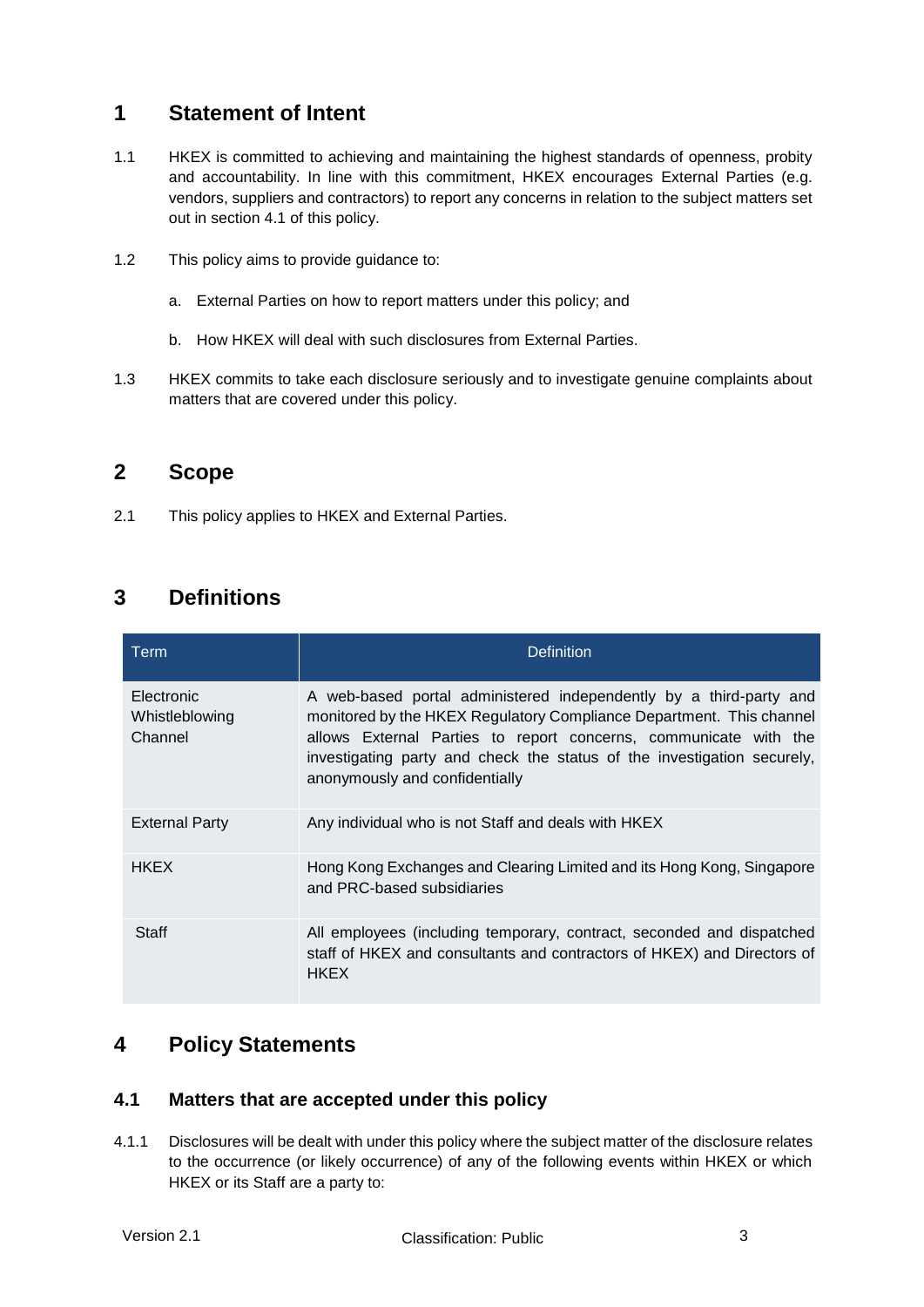- a. a failure to comply with any legal obligations or regulatory requirements;
- b. criminal offences, breach of civil law and miscarriage of justice;
- c. malpractice, impropriety or fraud relating to internal controls, accounting, auditing and financial matters;
- d. danger to the health and safety of any individual;
- e. damage to the environment;
- f. violation of rules of conduct applicable within HKEX;
- g. improper conduct or unethical behaviour likely to prejudice the reputation or standing of HKEX;
- h. bribery or corruption; and/or
- i. deliberate concealment of any of the above.
- 4.1.2 While HKEX does not expect an External Party to have absolute proof of the misconduct, malpractice or irregularity etc. described above, the disclosure must state clearly the reasons for the concerns and the External Party must reasonably believe that their report:
	- a. evidences one or more of the events listed in section 4.1.1 happening in the past, happening now or likely to happen in the future; and
	- b. that such event compromises the reputation and standing of HKEX and/or the interest of the HKEX's shareholders, investors, customers and the investing public.

#### **4.2 How and to whom to make a disclosure**

4.2.1 An External Party should report their concerns on the subject matters set out in section 4.1 of this Policy to HKEX via the following channels:

| <b>Electronic Whistleblowing Channel:</b> | https://report.whistleb.com/en/txexekh                                                                           |
|-------------------------------------------|------------------------------------------------------------------------------------------------------------------|
| <b>Mailing address:</b>                   | Attn: HKEX Head of Regulatory Compliance<br>8/F, Two Exchange Square<br>8 Connaught Place<br>Central, Hong Kong* |
| Email:                                    | whistleblowing@hkex.com.hk                                                                                       |

- \*Note: Mail should be sent in a sealed envelope marked "Strictly Private and Confidential To be Opened by Addressee Only"
- 4.2.2 In case the HKEX Head of Regulatory Compliance is the person of interest of the disclosure or is conflicted, the disclosure should be sent to the Chairman of the HKEX Audit Committee using the channels set out on the HKEX website: [https://www.hkex.com.hk/Global/Exchange/Contact/Whistleblowing?sc\\_lang=en.](https://www.hkex.com.hk/Global/Exchange/Contact/Whistleblowing?sc_lang=en) The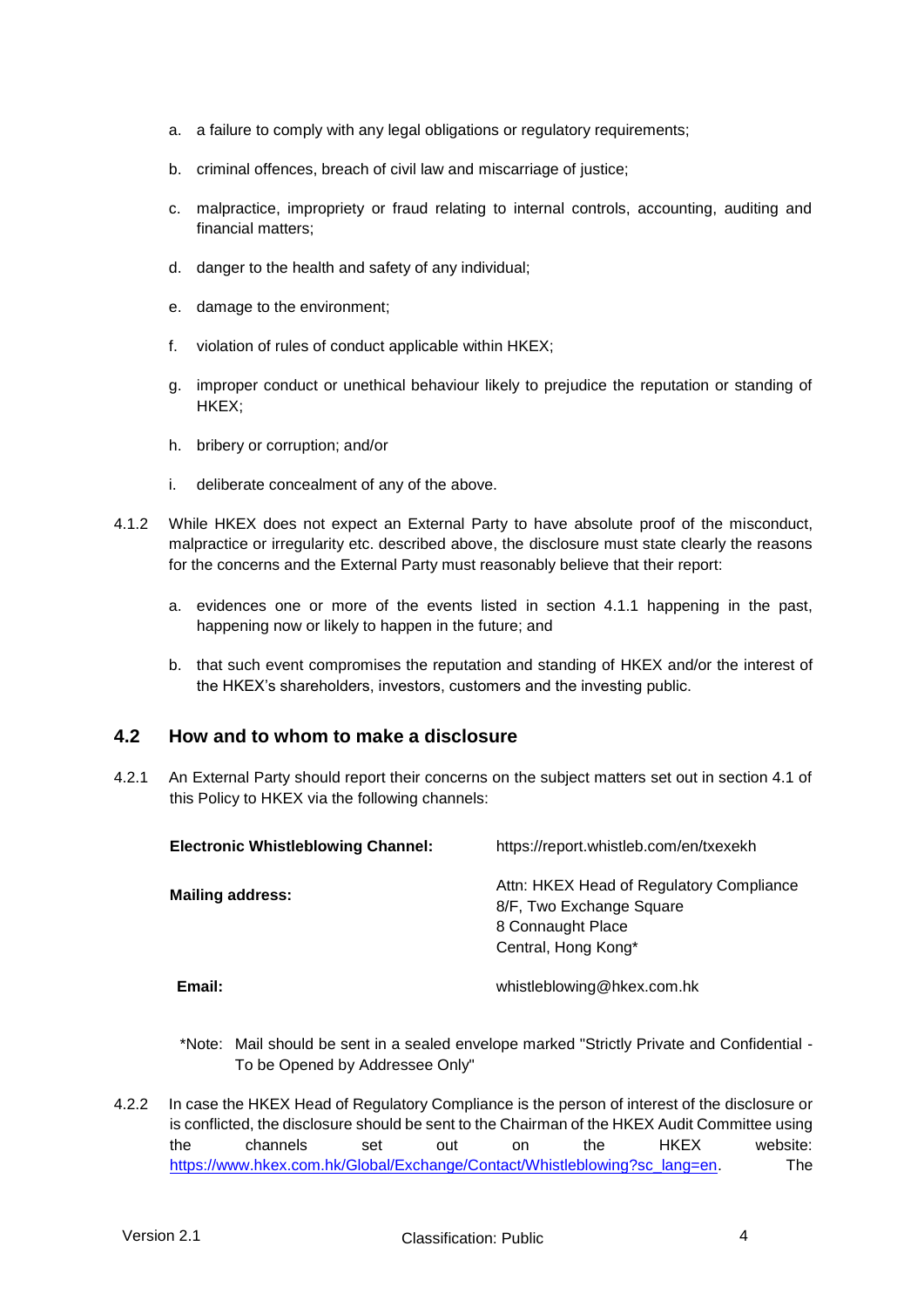disclosure will be dealt with in accordance with section [4.2.3](#page-4-0) below and HKEX Audit Committee will be notified.

<span id="page-4-0"></span>4.2.3 In addition, HKEX has a number of complaint and feedback channels managed by relevant HKEX functions that are available to External Parties via the HKEX website<sup>1</sup>. If a complaint or feedback is received through those other channels and involves one of the events set out in section 4.1 above, then the complaint or feedback will be forwarded to the HKEX Head of Regulatory Compliance and will be handled with in accordance with this policy.

#### **4.3 Matters that are not covered under this policy**

- 4.3.1 Please note that disclosures related to the matters listed below are not normally dealt with under this policy unless they involve one of the events set out in section 4.1 above. Otherwise they are handled by relevant functions of HKEX and will be forwarded to such relevant functions if received.
	- a. General feedback and enquiries
	- b. Exchange and Clearing House participantship, general enquiries and technical enquiries
	- c. Enquiries from listed issuers, potential listed issuers and their professionals
	- d. Rule interpretations
	- e. Media enquiries
	- f. Enquiries about HKEX data products
	- g. Matters about shareholding, such as share transfer and registration, change of name or address etc.
- 4.3.2 External Parties that make disclosures about matters related to the London Metal Exchange or LME Clear will be referred to the responsible department at those entities.

#### **4.4 Disclosures will be dealt with in accordance with this policy**

4.4.1 All disclosures received will be reviewed by the HKEX Head of Regulatory Compliance and enquiries may be made to determine whether such disclosures fall within the ambit of this policy. Disclosures that fall within the ambit of this policy will be investigated in accordance with the guidelines set out in section 5 below and HKEX internal procedures.

#### **4.5 Anonymous disclosure**

- 4.5.1 HKEX encourage External Parties to identify themselves when making disclosures. Proper investigation may be more difficult, delayed or impossible if HKEX cannot obtain further information from the person making the disclosure.
- 4.5.2 However, HKEX does accept anonymous disclosures, provided that these disclosures contain sufficient information to allow the investigating party to conduct an effective investigation.

<sup>&</sup>lt;sup>1</sup> HKEX website: https://www.hkex.com.hk/Global/Exchange/Contact?sc\_lang=en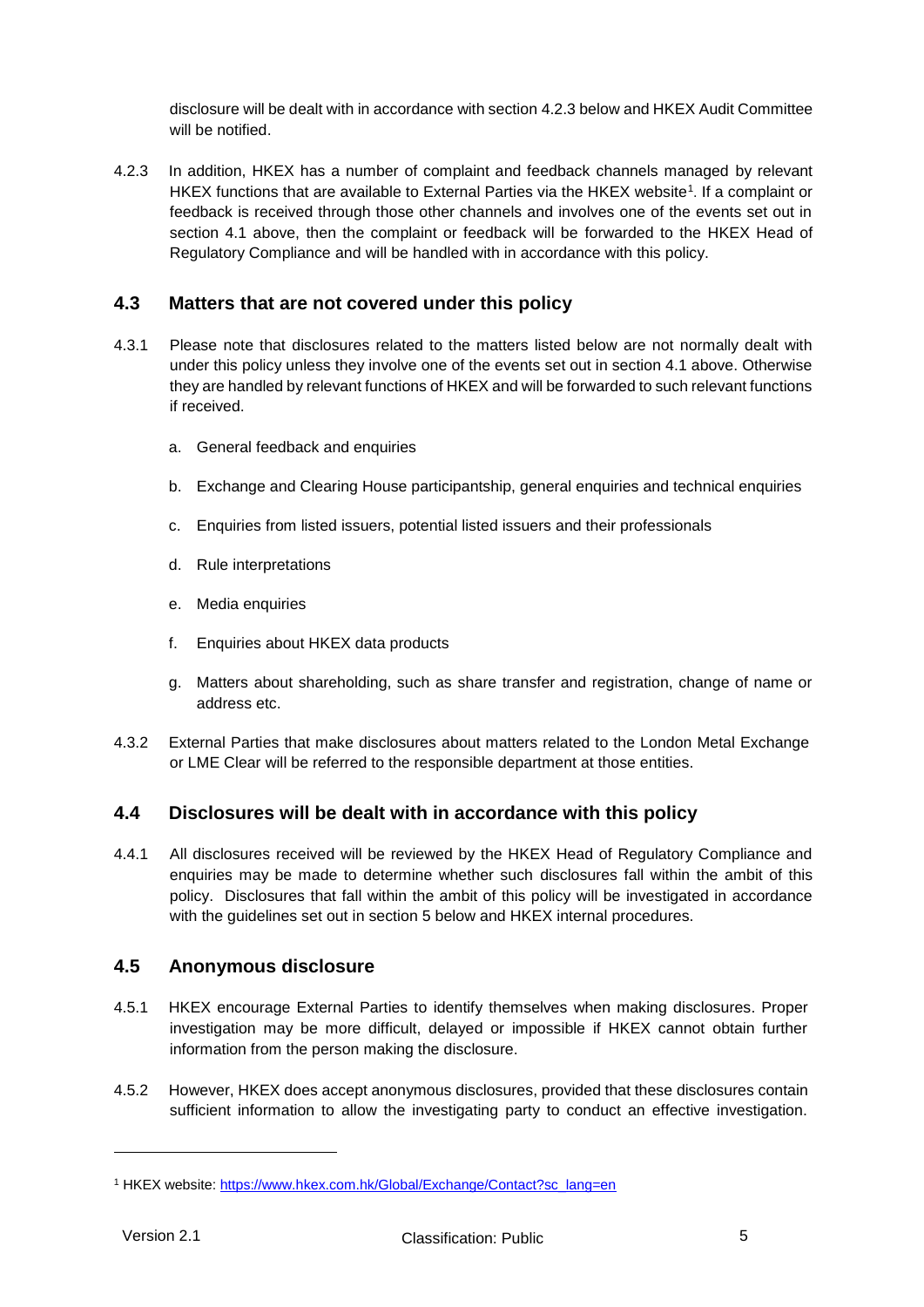Disclosures without sufficient information and/or a method of contact may delay or prevent further investigation into the matter. HKEX may discontinue investigations into such disclosures and HKEX's decision will be regarded as final. HKEX retains the discretion to reopen investigations subject to the circumstances, e.g. in light of new relevant material information and the availability of records.

- 4.5.3 External Parties that wish to make anonymous disclosures should use the Electronic Whistleblowing Channel as it allows them to communicate with the investigating party anonymously, securely, and confidentially.
- 4.5.4 Where an individual makes a disclosure using either the channels described in section 4.2.1 of this policy or other channels as referenced in section [4.2.3](#page-4-0) and does not identify themselves as Staff of HKEX when doing so, they will be treated as an External Party for the purposes of applying this policy. If, however, HKEX subsequently becomes aware that the individual is in fact Staff of HKEX (whether as a result of information provided by that individual or another third party, or through HKEX's own enquiries), the individual's disclosure will, from that point in time, be handled in accordance with the terms of the HKEX Group Whistleblowing Policy (and not this policy).

#### **4.6 Confidentiality**

- 4.6.1 HKEX will make every effort to keep all disclosures and identities of External Parties who have made disclosuresconfidential. There may be circumstances, because of the nature of the investigation or the nature of the concerns raised, in which it will be necessary to disclose the identity of the External Party who has made the disclosure. In such circumstances, HKEX will endeavour to inform the External Party that his/her identity is likely to be disclosed.
- 4.6.2 Where required by law or regulatory obligations, HKEX may have to refer the disclosureto the relevant authorities without prior notice to or consultation with an External Party (e.g. in cases involving possible criminal offences).
- 4.6.3 In order not to jeopardise the investigation and any follow-up actions, External Parties who have made disclosures are also required to keep confidential all information about and related to the disclosure, including the fact that s/he has filed a disclosure, the nature of the concerns, the identities of those involved and any other information that HKEX has shared with the External Party in the course of handling the disclosure.

#### **4.7 Disclosures which are unfounded, fraudulent or malicious**

4.7.1 External Parties should exercise due care to ensure, as far as they are able, the accuracy of the information being disclosed. If an External Party makes an unfounded disclosure maliciously, fraudulently, with an ulterior motive or for personal gain, HKEX reserves the right to decline to investigate or discontinue an investigation, and take appropriate actions against the External Party to recover any cost, loss or damage as a result of the disclosure.

## <span id="page-5-0"></span>**5 Guidelines**

#### **5.1 Providing adequate details in the disclosure**

5.1.1 To ensure disclosures can be properly handled and investigated, External Parties are required to enclose: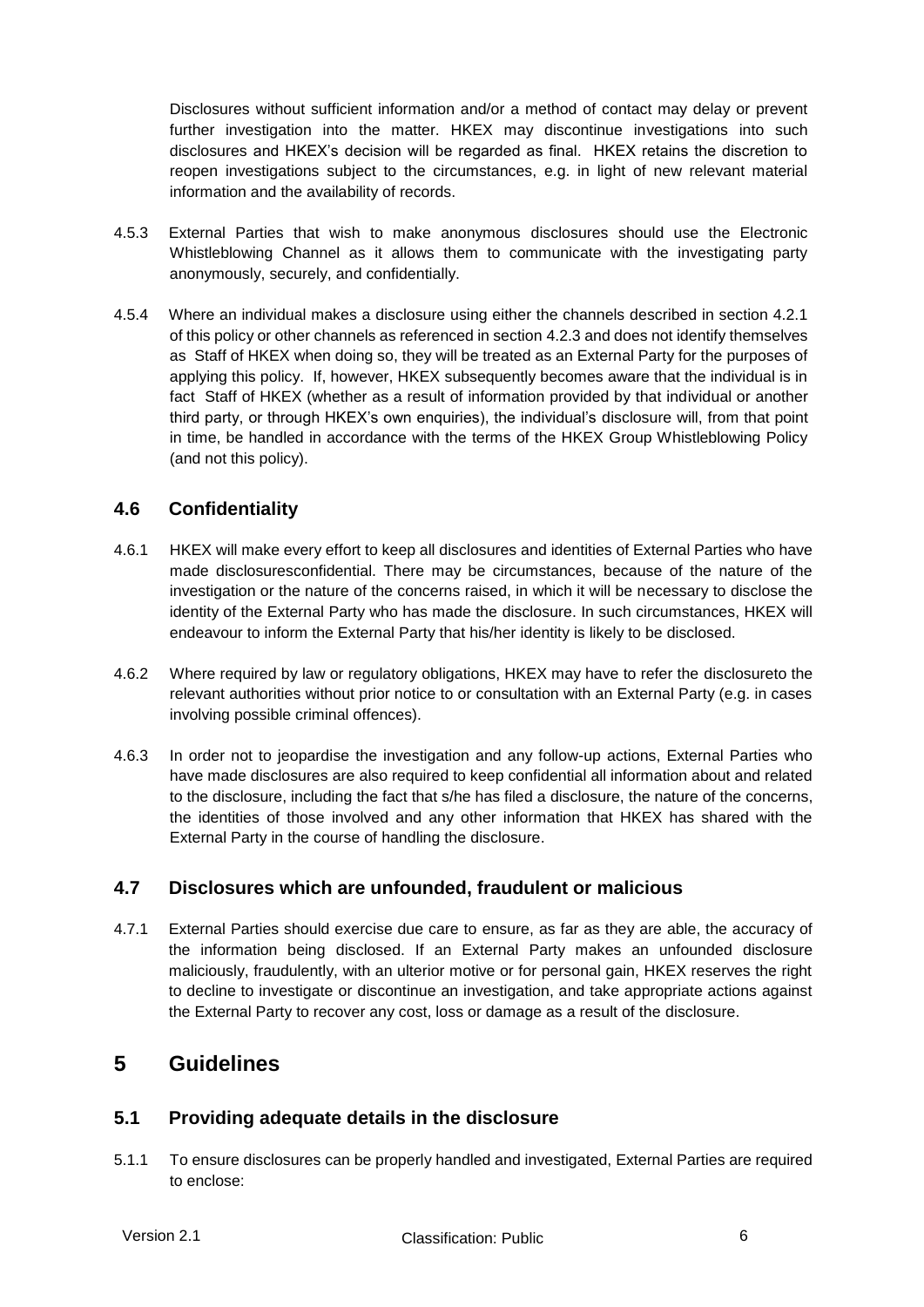- a. clear and adequate information regarding the specific concern, including which event set out in section 4.1 the disclosure relates to, the identity of any Staff involved, when the event occurred, the location of the event and material facts relating to the event; and
- b. a method of contact (e.g. a telephone number or an email address) so that the investigating party can communicate with the External Party regarding their disclosure, unless the Electronic Whistleblowing Channel is used.
- 5.1.2 Where an External Party does not provide the information set out in section 5.1.1 of this policy, HKEX may discontinue investigations into such disclosures and HKEX's decision will be regarded as final. HKEX retains the discretion to reopen investigations subject to the circumstances, e.g. in light of new relevant material information and the availability of records.

#### **5.2 Investigations**

- 5.2.1 Once it is determined that a disclosure falls within the ambit of this policy, it will be investigated in accordance with HKEX internal procedures. <sup>2</sup> The purpose of the investigation is to determine whether concerns are substantiated, with a view to HKEX then rectifying any wrongdoing uncovered to the extent that this is practicable in all the circumstances.
- 5.2.2 The HKEX Head of Regulatory Compliance will be responsible for investigations and may delegate investigatory responsibility to any party. The investigating party will not be the subject of the disclosure, nor have been involved in the subject matter of the disclosure.
- 5.2.3 In case the HKEX Head of Regulatory Compliance or a member of the Regulatory Compliance Department is the person of interest of the disclosure received or is conflicted, the disclosure will be dealt with by the HKEX Audit Committee Chairman and the HKEX Audit Committee will be notified. The HKEX Audit Committee Chairman will determine the appropriate replacement party. The HKEX Audit Committee Chairman may choose to direct the investigation, including appointing HKEX Group staff with appropriate experience, or external parties who will perform the role of the implicated/conflicted person.
- 5.2.4 The format and the length of an investigation will vary depending upon the nature and particular circumstances of each disclosure made. The disclosures made may be:
	- a. Investigated internally;
	- b. Investigated by an external third party e.g. auditors, counsel or other experts; and/or
	- c. Be referred to the relevant public bodies or regulatory/law enforcement authorities.
- 5.2.5 As part of the investigation, the investigating party may need to disclose the nature and particular circumstances of the disclosure. Efforts shall be made to anonymise the information where possible.

<sup>&</sup>lt;sup>2</sup> If the whistleblowing disclosure contains allegations of bribery or corruption, the HKEX Head of Regulatory Compliance shall consult with the HKEX Audit Committee Chairman as to the appropriate course of action to take, including escalation to the HKEX Audit Committee. Such action may, where appropriate, include reporting the matter to the relevant law enforcement agencies and/or conducting an internal investigation of the matter. If it is deemed appropriate and necessary to conduct internal enquiry/investigation into the relevant matter, every effort will be made to ensure it will not jeopardise any possible enquiry/investigation on the same matter by other relevant law enforcement agencies.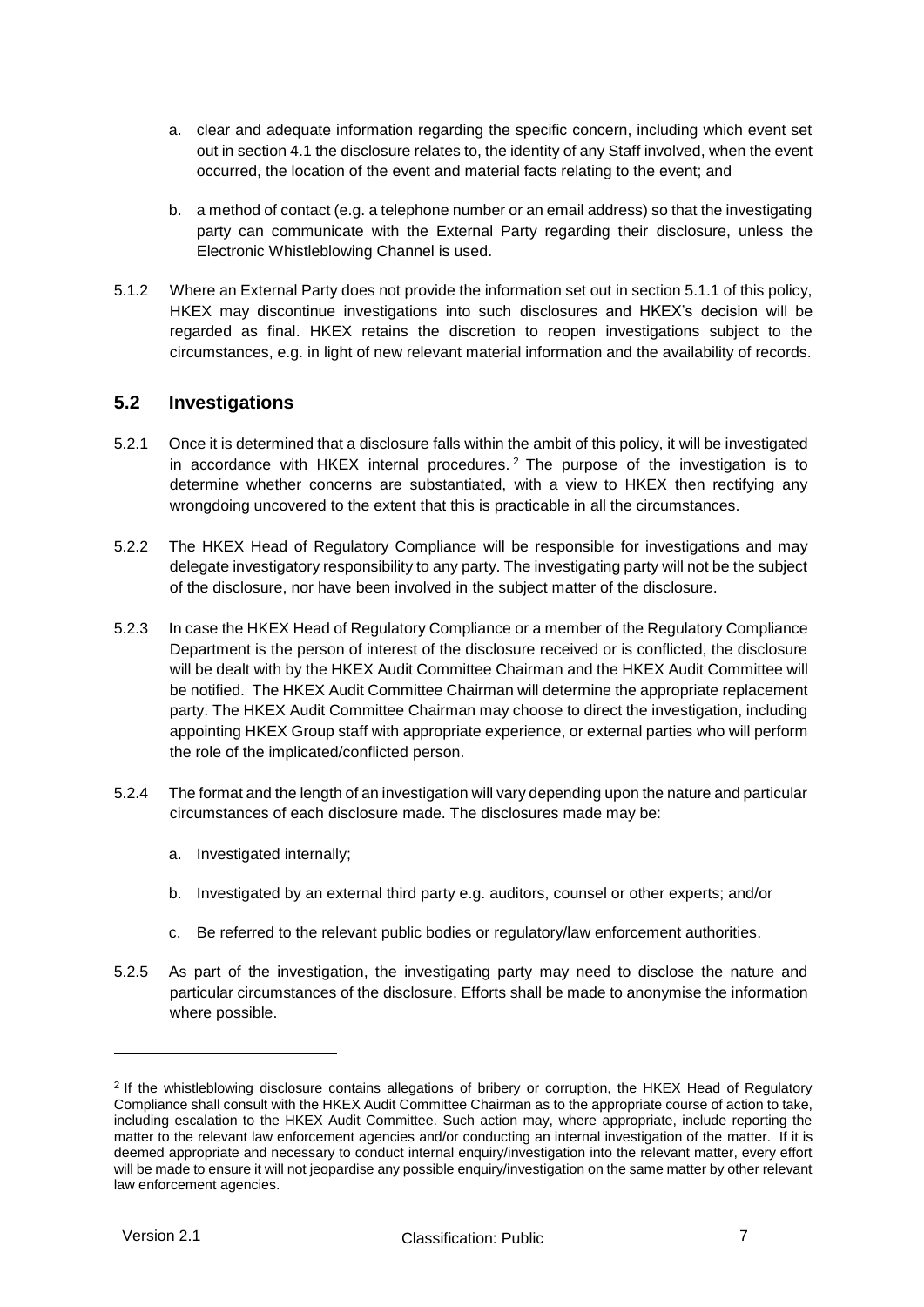- 5.2.6 During investigations, the investigating party may need to contact the External Party for further information. External Parties are requested to cooperate with the investigation, including by making themselves available for interviews as required. External Parties are required to preserve the strict confidentiality of the fact of the investigation and the content of any interviews/communications in relation to the investigation (except as required by law or regulatory authority).
- 5.2.7 In respect of each disclosure, if the External Party has provided a method of contact, or uses the Electronic Whistleblowing Channel, the investigating party will contact the External Party at various stages after a disclosure has been received, as soon as reasonably practicable and subject to any data privacy and confidentiality requirements:
	- a. acknowledging that the disclosure has been received;
	- b. indicating whether any initial enquiries have been made;
	- c. advising whether or not the matter is to be investigated; and
	- d. if appropriate, giving an estimate of how long it will take to provide a final response.

#### **5.3 Outcomes of investigations**

- 5.3.1 Upon conclusion of the investigation, a written reply will be issued to the External Party stating the outcome of the investigation, where reasonably practicable and subject to any data privacy and confidentiality requirements.
- 5.3.2 The outcome decided by HKEX is final in the absence of new relevant material information and cannot be appealed under this policy.
- 5.3.3 If an External Party persists in pursuing a disclosure in the absence of new relevant material information, HKEX may refrain from entering into any further discussion or correspondence with that External Party about their disclosure.

## <span id="page-7-0"></span>**6 Roles & Responsibilities**

The HKEX Audit Committee<sup>3</sup> has overall responsibility for the whistleblowing arrangements; namely to:

- establish and review HKEX Group's policies and systems for its employees and third parties who deal with HKEX Group to raise concerns, in confidence, about possible improprieties in financial reporting, internal control or other matters related to HKEX Group, with the HKEX Audit Committee<sup>4</sup> ;
- ensure that proper arrangements are in place for fair and independent investigation of these matters and for appropriate follow-up action<sup>5</sup>; and

<sup>&</sup>lt;sup>3</sup> In accordance with Appendix 14 of the Main Board Listing Rules ("Corporate Governance Code and Corporate Governance Report").

<sup>4</sup> See paragraph 4.2(e) of the HKEX Audit Committee's Terms of Reference and Modus Operandi.

<sup>5</sup> See paragraph 4.2(e) of the HKEX Audit Committee's Terms of Reference and Modus Operandi.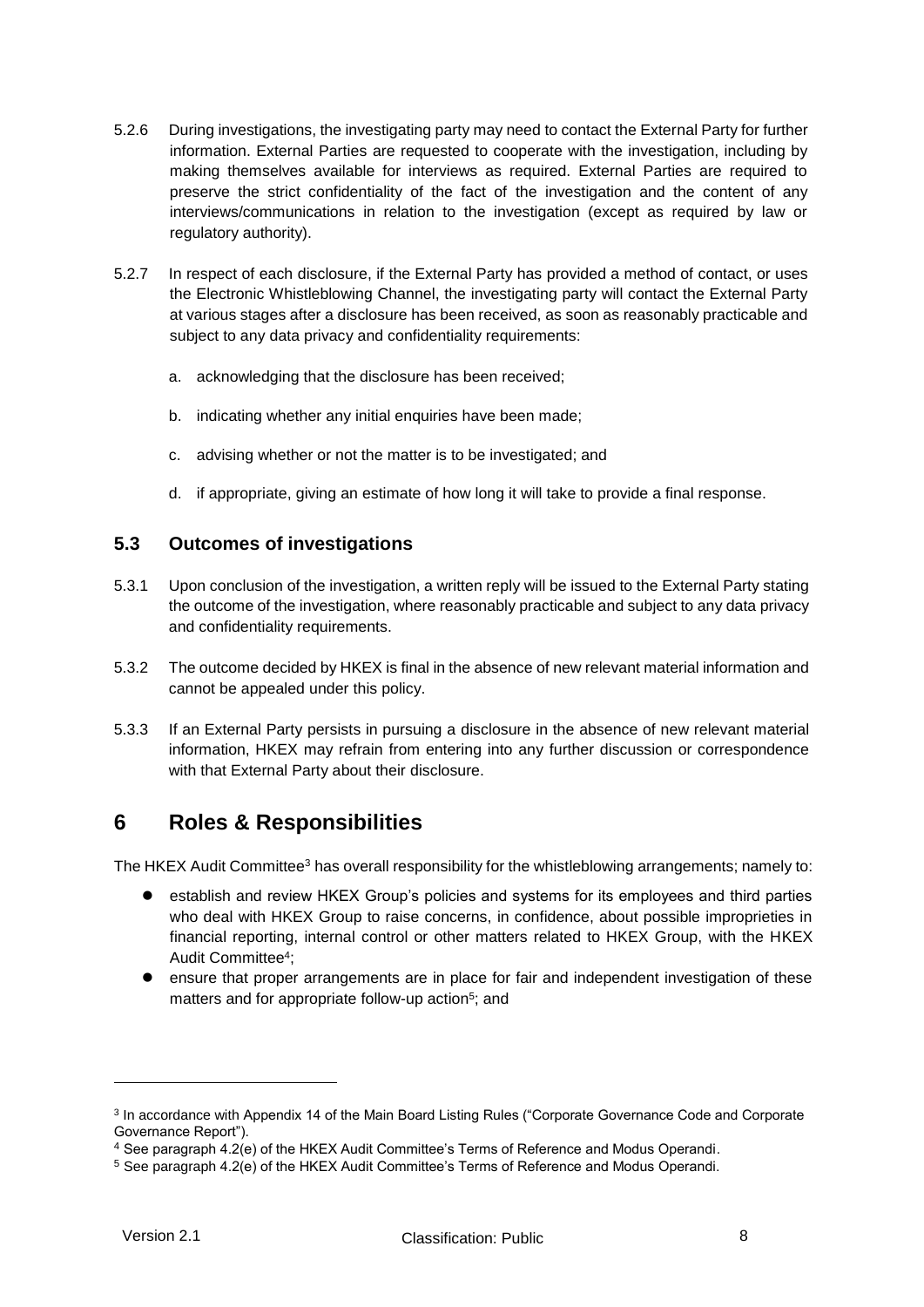review HKEX Group's findings of internal investigations and management's response into any suspected frauds or irregularities or failures of internal controls or infringements of laws, rules and regulations<sup>6</sup>.

The HKEX Head of Regulatory Compliance is the policy owner and has day-to-day operational responsibility for this policy and its application to HKEX.

| Role                                                | Responsibility                                                                                                                                                                                                  |  |  |  |  |  |
|-----------------------------------------------------|-----------------------------------------------------------------------------------------------------------------------------------------------------------------------------------------------------------------|--|--|--|--|--|
| <b>Regulatory Compliance</b><br>Department          | a. Monitor and administer the Electronic Whistleblowing Channel.                                                                                                                                                |  |  |  |  |  |
| <b>HKEX Head of</b><br><b>Regulatory Compliance</b> | b. Primary contact for receiving, evaluating, making enquiries into and<br>investigating disclosures.                                                                                                           |  |  |  |  |  |
|                                                     | c. Following the completion of an investigation, recommend corrective<br>actions or further courses of action.                                                                                                  |  |  |  |  |  |
|                                                     | d. Delegate responsibility for the disclosure as necessary.                                                                                                                                                     |  |  |  |  |  |
|                                                     | e. Engage other parties (internal and external) to assist in the<br>investigation/in the analysis of results.                                                                                                   |  |  |  |  |  |
|                                                     | Escalate disclosures, factual findings and recommended courses of<br>f.<br>action to the Chairman of the HKEX Audit Committee, HKEX Audit<br>Committee and/or HKEX Board, if appropriate.                       |  |  |  |  |  |
|                                                     | g. Report to the HKEX Audit Committee on a quarterly (or, where<br>considered appropriate, an accelerated) basis.                                                                                               |  |  |  |  |  |
|                                                     | h. Brief the Group Head of Internal Audit on the disclosures received<br>before HKEX Audit Committee meetings.                                                                                                  |  |  |  |  |  |
| Chairman of HKEX Audit<br>Committee                 | Receive<br>i.<br>disclosures,<br>escalations<br>recommendations<br>and<br>to<br>determine further courses of action.                                                                                            |  |  |  |  |  |
|                                                     | Together with the HKEX Head of Regulatory Compliance, determine<br>j.<br>whether any given disclosure should be reported to the HKEX Audit<br>Committee on an accelerated basis.                                |  |  |  |  |  |
|                                                     | k. Consult with HKEX Audit Committee as necessary.                                                                                                                                                              |  |  |  |  |  |
|                                                     | In matters where the HKEX Head of Regulatory Compliance or a<br>I.<br>member of the Regulatory Compliance Department is conflicted,<br>determine and appoint the replacement party.                             |  |  |  |  |  |
|                                                     | m. Receive updates on the progress and outcome of investigations.                                                                                                                                               |  |  |  |  |  |
| <b>HKEX Audit Committee</b>                         | n. Overall responsibility for the HKEX whistleblowing framework<br>established in accordance with the HKEX Audit Committee's Terms<br>of Reference and Appendix 14 of the Listing Rules.                        |  |  |  |  |  |
|                                                     | o. Establish and review HKEX Group's policies and systems for its staff<br>and third parties who deal with HKEX Group to raise concerns, in<br>confidence, about possible improprieties in financial reporting, |  |  |  |  |  |

<sup>6</sup> See paragraph 4.2(f) of the HKEX Audit Committee's Terms of Reference and Modus Operandi.

-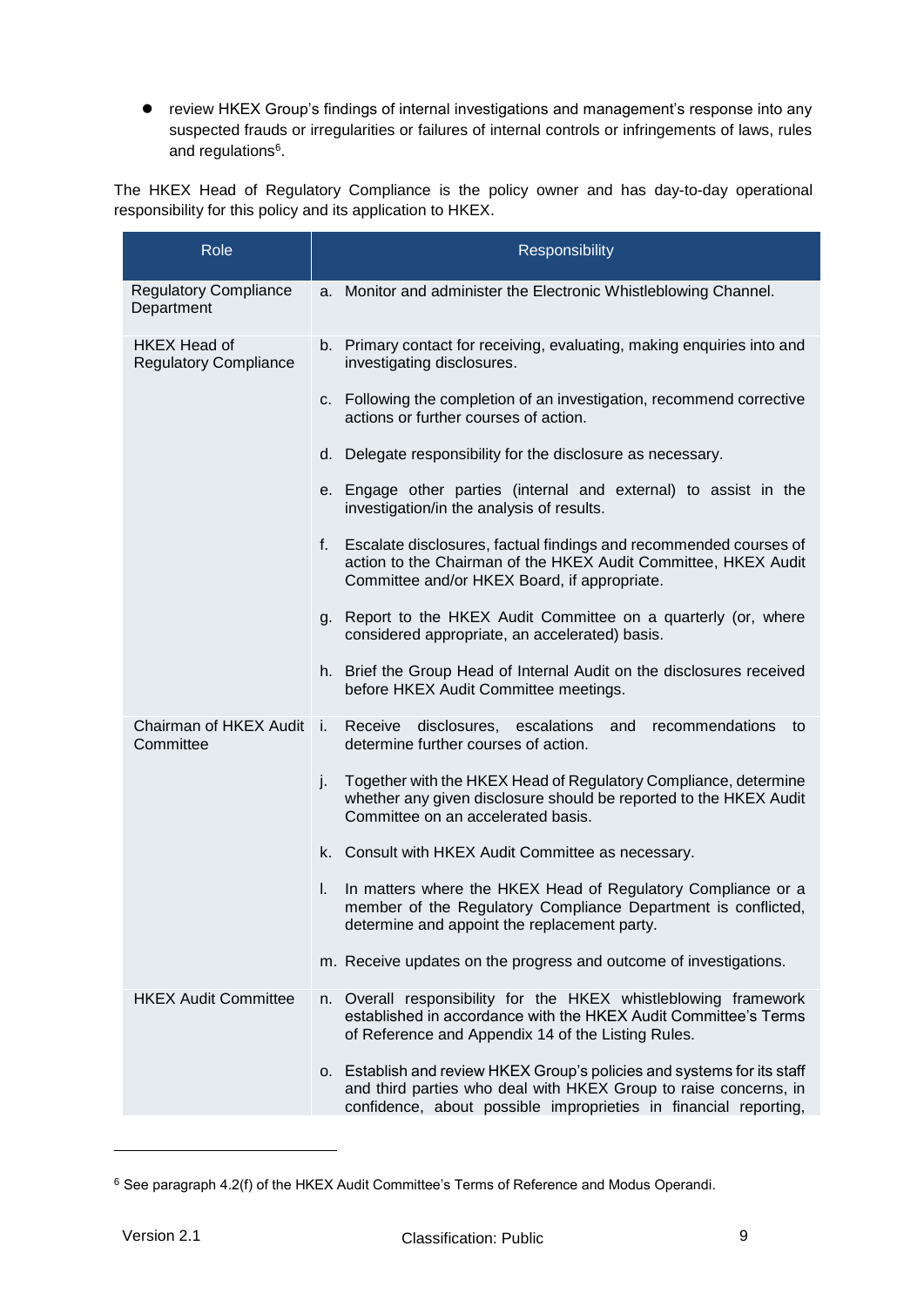|                                 |    | internal control or other matters related to HKEX, with the HKEX<br>Audit Committee. The HKEX Audit Committee shall ensure that<br>proper arrangements are in place for fair and independent<br>investigation of these matters and for appropriate follow-up action. |
|---------------------------------|----|----------------------------------------------------------------------------------------------------------------------------------------------------------------------------------------------------------------------------------------------------------------------|
|                                 |    | p. Review HKEX Group's findings of internal investigations and<br>management's response into any suspected frauds or irregularities<br>or failures of internal controls or infringements of laws, rules and<br>regulations.                                          |
|                                 |    | q. Review reporting on disclosures received and review the<br>effectiveness of all actions taken in response to disclosures made<br>under this policy.                                                                                                               |
|                                 | r. | Receive updates on the progress and outcome of investigations.                                                                                                                                                                                                       |
|                                 |    | s. Receive recommendations and determine further courses of action<br>on disclosures.                                                                                                                                                                                |
|                                 |    | t. Receive recommendations and determine changes to internal<br>controls.                                                                                                                                                                                            |
|                                 |    | u. Report to the HKEX Board on disclosures or investigations which<br>the HKEX Audit Committee considers significant.                                                                                                                                                |
| Group Head of Internal<br>Audit |    | v. Receive briefings from the HKEX Head of Regulatory Compliance<br>on the disclosures received before HKEX Audit Committee<br>meetings.                                                                                                                             |

# <span id="page-9-0"></span>**7 Monitoring and Review**

- 7.1 The HKEX Head of Regulatory Compliance will report the following to the HKEX Audit Committee:
	- a. All disclosures received under this policy from External Parties and all actions taken in response to such disclosures.
	- b. All other matters which relate to the events set out in section 4.1.1 of this policy, which come to the attention of the HKEX Head of Regulatory Compliance, and all actions taken in response to such matters.
- 7.2 The HKEX Audit Committee will review the effectiveness of all actions taken in response to disclosures made under this policy by External Parties.
- 7.3 The reporting described in section 7.1 above will be performed on a quarterly basis, in respect of the immediately preceding quarter and up to the HKEX Audit Committee meeting. Prior to the performance of this reporting, the HKEX Head of Regulatory Compliance will brief the Group Head of Internal Audit. Disclosures / matters received that are considered to be sufficiently serious (e.g. alleged criminal offences) to merit reporting on an accelerated basis (i.e. outside of the quarterly reporting process) will be reported to the HKEX Audit Committee as soon as reasonably practicable following receipt. For these purposes, the HKEX Head of Regulatory Compliance will consult with the HKEX Audit Committee Chairman at the earliest available opportunity to determine whether it is appropriate for any disclosure to be reported on an accelerated basis.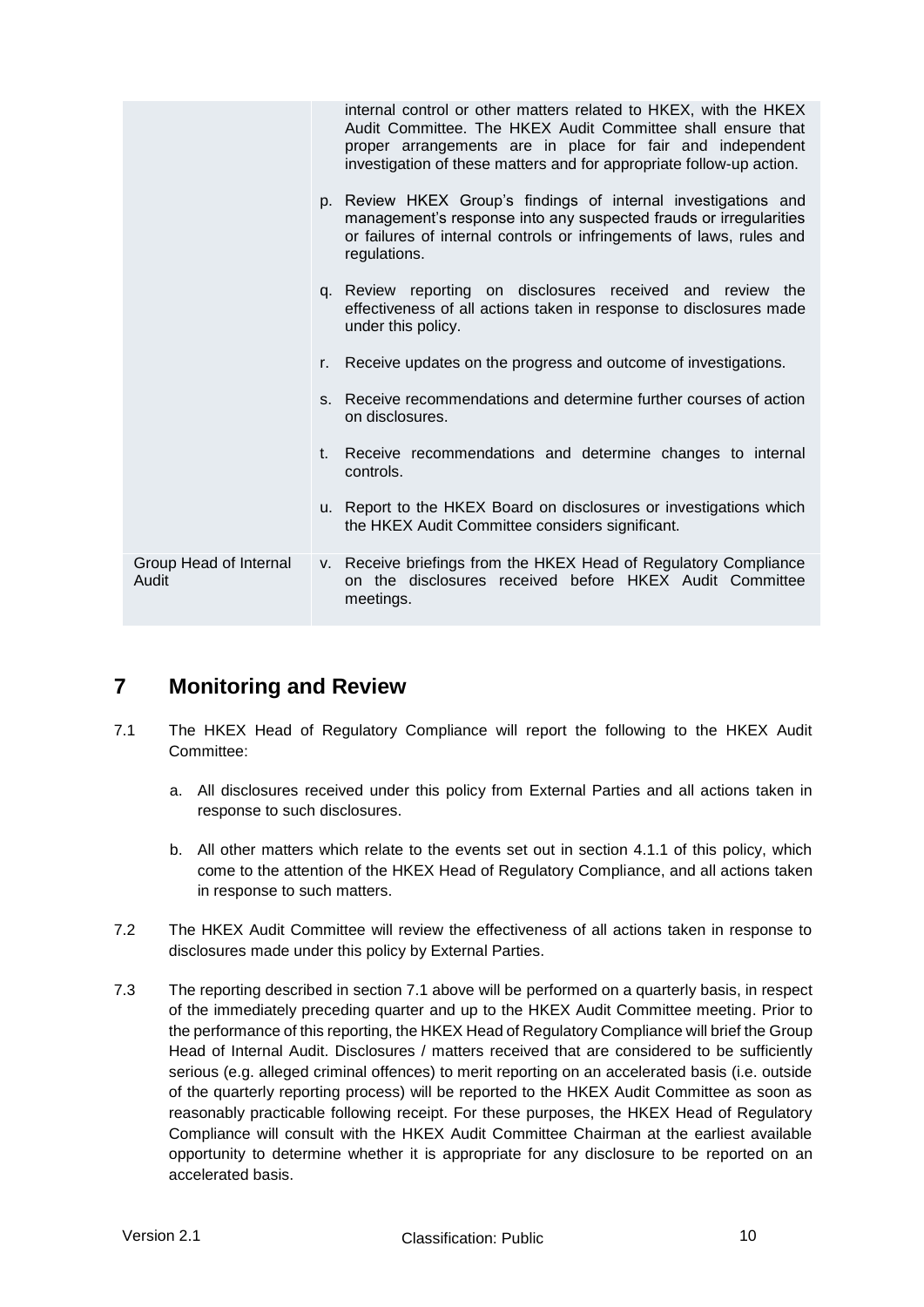7.4 If legal or regulatory requirements do not permit the reporting of a disclosure to the HKEX Audit Committee (e.g. confidentiality requirements<sup>7</sup>), the HKEX Head of Regulatory Compliance, together with the Group General Counsel or HKEX Head of Legal (if appropriate), will take reasonable steps, at the earliest available opportunity, to obtain consent from the relevant regulator or law enforcement agency to report the disclosure to the HKEX Audit Committee (or, alternatively, on a limited basis to the HKEX Audit Committee Chairman only, depending on the circumstances). If the relevant regulator or law enforcement agency refuses to provide such consent, the Group General Counsel will consider whether it may be appropriate to engage external legal counsel to assist further with the seeking of such consent. If, having taken or considered appropriately (as applicable) such steps, the relevant consent has not been obtained, the disclosure will not be reported to the HKEX Audit Committee unless and until consent is later obtained and/or the legal or regulatory requirement(s) no longer apply, on the basis that reporting of the disclosure without consent may otherwise constitute a breach of applicable laws and regulations.

# <span id="page-10-0"></span>**8 Approvals**

8.1 This policy has been approved by the HKEX Audit Committee on 23 October 2019.

# <span id="page-10-1"></span>**9 Version Control**

| Date                | Version | Reason for change                                                                                                                                                                                                                                                                                                                                                                                                                                                                                                                               | Author                                                                |  |  |  |  |
|---------------------|---------|-------------------------------------------------------------------------------------------------------------------------------------------------------------------------------------------------------------------------------------------------------------------------------------------------------------------------------------------------------------------------------------------------------------------------------------------------------------------------------------------------------------------------------------------------|-----------------------------------------------------------------------|--|--|--|--|
| 23 October<br>2019  | 1.0     | Final policy approved by HKEX Audit<br>Committee                                                                                                                                                                                                                                                                                                                                                                                                                                                                                                | Group General<br>Counsel/HKEX Head of<br><b>Regulatory Compliance</b> |  |  |  |  |
| 22 February<br>2021 | 2.0     | Annual review of the policy and major<br>edits to reflect:<br>Centralising responsibility<br>for<br>receiving<br>and<br>managing<br>whistleblowing disclosures in the<br>Head of Regulatory Compliance;<br>Clarifying roles of the HKEX Audit<br>Committee<br><b>HKEX</b><br>and<br>Audit<br>Committee<br>Chairman<br>in<br>with<br>the<br>accordance<br>Audit<br>Committee's Terms of Reference;<br>Updating the conflict<br>handling<br>procedure.<br>The changes were approved by the<br><b>HKEX Audit Committee on 22 February</b><br>2021. | Interim HKEX Head of<br><b>Regulatory Compliance</b>                  |  |  |  |  |

<sup>7</sup> For example, the secrecy provisions set out in section 378 of the Securities and Futures Ordinance (Cap. 571) or section 30 of the Prevention of Bribery Ordinance (Cap. 201).